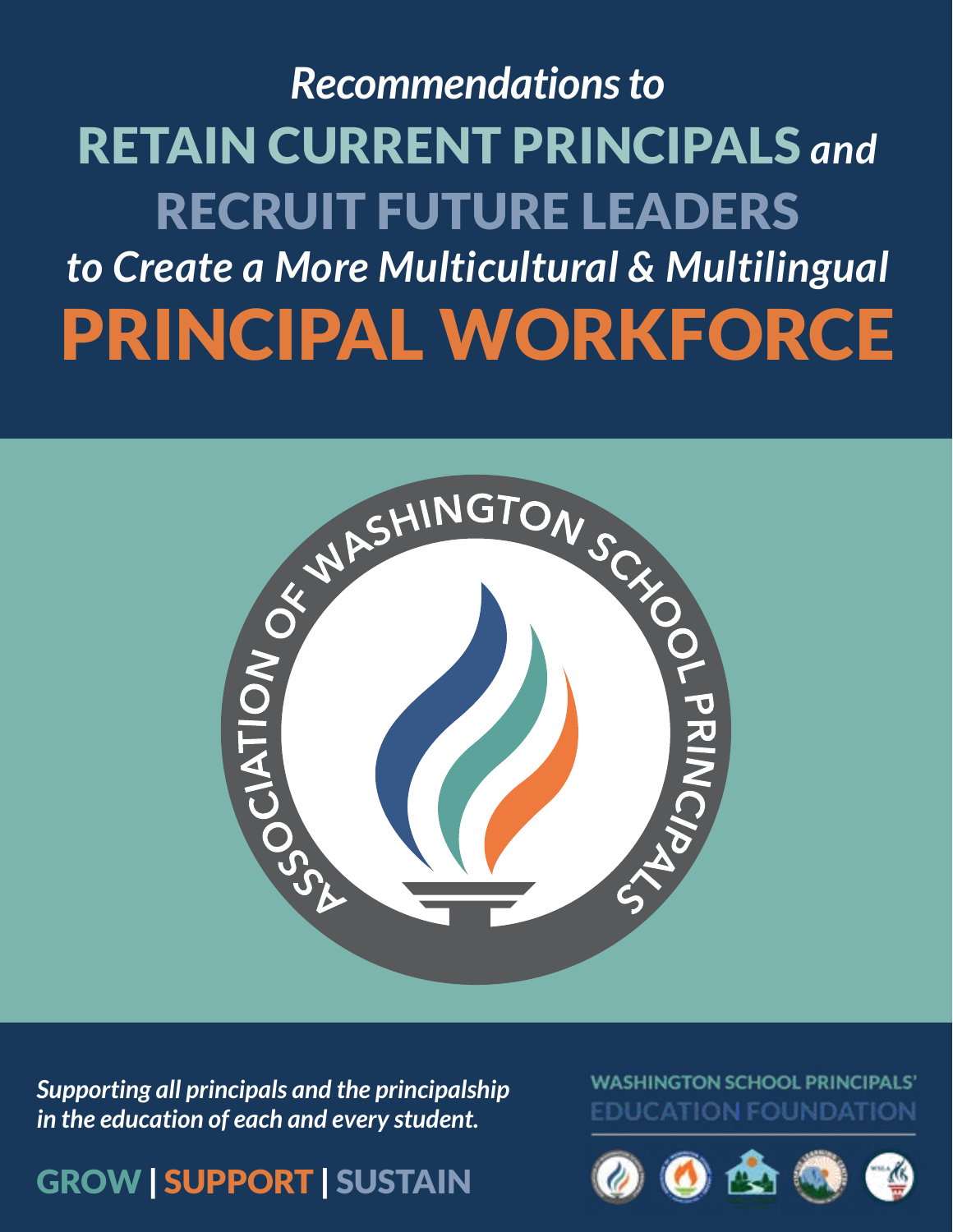# Workgroup Overview and Purpose

Legislation passed in 2021 directs OSPI to convene a K-12 Basic Education Compensation Advisory Committee to develop recommendations to the Governor and the Legislature that supports recruiting and retaining a multicultural and multilingual educator workforce. The focus of proposals should address how compensation could be structured, and what could be put in place to attract and retain a highly qualified, multilingual, and multicultural workforce.

#### Dear Members of the K–12 Basic Education Compensation Advisory Committee:

Thank you so much for allowing us to present to your group in February. We wanted to formally provide our input regarding principal and assistant principal salaries as you work to finalize your recommendations.

AWSP believes that every student in every school deserves a great leader. Principals are the second most important influence on student learning, just behind great teachers. Our priorities are to "Grow, Support, and Sustain" school leaders because the turnover of building leadership positions is costly in terms of time and money. More importantly, this turnover can negatively affect the culture of the school and the learning experiences of students. Our [2022 Principal Satisfaction Survey](https://awsp.org/member-support/resources/2022-principal-satisfaction-survey-results) shows that up to 40% of our building leaders may leave their positions this spring. This would be extremely detrimental to students in Washington and to our entire education system.

According to a [2020 study completed by the Learning Policy](https://learningpolicyinstitute.org/product/supporting-strong-stable-principal-workforce-report)  [Institute \(LPI](https://learningpolicyinstitute.org/product/supporting-strong-stable-principal-workforce-report)), building leaders may leave the profession due to inadequate preparation and professional development, poor working conditions, lack of decision-making authority, and high-stakes accountability. The increasing workload for building leaders (even prior to the COVID-19 pandemic) has become more and more challenging. Our state needs to fund more principal and assistant principal positions through the prototypical funding model so there are enough leaders in our buildings to adequately focus on instructional leadership.

This study by LPI also shows that building leaders may leave their position because they are "not being fairly compensated for their efforts," and principals may be challenged by the cost of paying back student loans and the rising cost of housing. Salary concerns have existed since the McCleary decision changed our school funding structure and limitations were made on administrator salaries. Some of this has been remediated, but as former Governor Christine Gregoire said in an interview [with Dr. Scott Seaman](https://www.youtube.com/watch?v=rAyqaDHAoJ4), "This wage compression is a mistake that needs to be corrected, and soon."

#### Your group has the opportunity to suggest solutions to change this.

According to our survey from the 2018-19 school year, 17% of principals and 46% of assistant principals reported that some teachers in their buildings made more per year than they did. In this same survey, 61% of principals and 71% of assistant principals reported that some teachers in their buildings made more on a per diem basis than they did. *Would we, as a system, allow a principal to make more on a per diem basis than a superintendent?*



Combined with working 20% more days per year, building leaders have a higher level of responsibility, accountability and vulnerability than certificated staff. In addition, principals rarely have the opportunity to receive extra stipends. Principal salaries need to reflect their longer work calendars and added duties, responsibilities, and vulnerability.

Recruiting and creating a pathway to school leadership is more important now than ever. This is especially true as we work to recruit and retain a more diverse workforce that is reflective of the student population. *How do we inspire leaders, including leaders of color, into the profession if salaries are not reflective of the number of days worked combined with higher levels of responsibility, accountability, and vulnerability?* Ed Week posted a [timely article in](https://www.edweek.org/leadership/principals-of-color-are-scarce-heres-what-districts-are-doing-about-it/2021/12)  [December](https://www.edweek.org/leadership/principals-of-color-are-scarce-heres-what-districts-are-doing-about-it/2021/12) about how districts can strategically and intentionally work to increase the number of leaders of color, such as creating affinity groups within districts and regions.

Students, staff, and school communities benefit directly from consistent, sustained, and highly effective school leadership. One of the greatest inequities perpetuated across the system is principal turnover. If we truly want to move talking about equity into action, then focusing on supporting school leaders should be a statewide priority.

State funding should be allocated for educator salaries in a strategic manner as people progress to positions with greater account-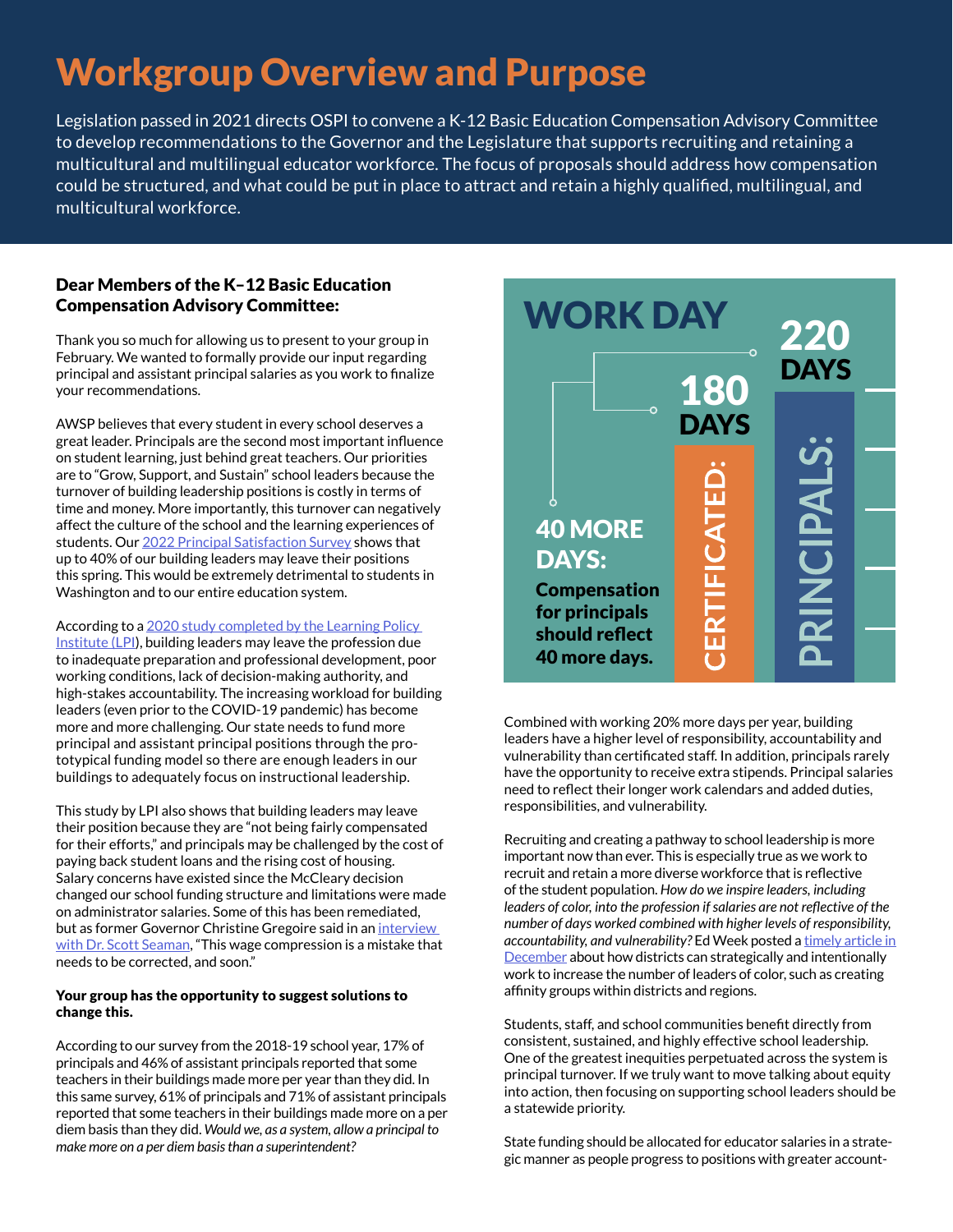ability and responsibility (i.e. classified positions to teachers to school leaders). The state portion of salaries needs to address an increase in salary as teachers and principals gain experience and attain additional education or degrees related to their careers. By fully funding educator and administrator salaries at the state level, schools will be able to hire the best person for the position as opposed to what fits with their budget.

In addition, as you consider solutions to better recruit and retain educators, principals also need adequate preparation, professional development, and support. In fact, [a groundbreaking 2019](https://www.wallacefoundation.org/knowledge-center/pages/principal-pipelines-a-feasible,-affordable,-and-effective-way-for-districts-to-improve-schools.aspx)  [RAND report](https://www.wallacefoundation.org/knowledge-center/pages/principal-pipelines-a-feasible,-affordable,-and-effective-way-for-districts-to-improve-schools.aspx) found schools in large districts that built pathways to the principalship markedly outperformed similar schools in comparison districts in both reading and math. From the Wallace Foundation:

A

'We found no other comprehensive district-wide initiatives with demonstrated positive effects of this magnitude on achievement,' the authors say. The [pathways] also led to benefits in principal retention, according to the report. After three years, [these] districts had nearly eight fewer losses for every 100 newly placed principals than the comparison group. This is significant because principal turnover is disruptive to schools and costly, with districts spending an estimated \$75,000 to replace a principal.

We propose you recommend increased funding for the internship grant which is funded by our state. Currently, there are only enough state funds to cover the cost of 7-8 substitute days for administrative interns. This is extremely inadequate for the extensive preparation needed to become a building leader. Student teaching experiences usually last between 12-15 weeks. *How would we expect someone to be adequately prepared for a school leadership role with only 8 days of preparation and experiential learning?*





*\*From a fall survey of 357 principal and 195 assistant principal responses.*

Once new administrators are hired in districts, they need to be supported with a mentor. Research presented in a report from [the Southern Educational Research Center](https://www.wallacefoundation.org/knowledge-center/Documents/Good-Principals-Arent-Born-Theyre-Mentored.pdf) shows that "highly skilled school leaders are not born—effective new principals have been deliberately mentored in well-designed programs that immerse them in real-world leadership experiences." Currently, state funding to the BEST program helps fund about 80 mentorships each year out of the approximately 250 new building administrators in our state. Additional funding should provide every new building administrator with a mentor.

## TO EFFECTIVELY RECRUIT AND RETAIN PRINCIPALS:

- The state should fund principals and assistant principals at the ratio recommended by the [Staffing Enrichment Workgroup](https://www.k12.wa.us/sites/default/files/public/communications/2019-12-Staffing-Enrichment-Workgroup.pdf) of 300 students to 1 building administrator (it is currently a 319:1 ratio).
- Programs that fund additional staff like LAP, ELL, or other specialized programs, should fund more principal FTE in order to support the additional adults working in these programs.
- Fund base salaries for building administrators that are 18-20% higher per year than for certificated staff. This pay gap needs to show up in local salary schedules.
- Guarantee that statewide adjustments to the Inflation Price Deflator (IPD) are automatically provided to administrators.
- Strengthen compensation through other vehicles, such as loan forgiveness or housing supports.
- Increase funding to the internship grant program to provide a minimum of 20 release days and consider providing funding to support principal residencies.
- Increase funding for principal professional learning opportunities through coaching, mentoring (BEST program funding), and other networks, as well as professional development courses, workshops, and conferences. Some of this could be funded by using the optional three percent set-aside under ESSA, Title II, Part A.

Thank you very much for your time and consideration of our request. Please feel free to reach out with questions.

Sincerely,

Dr. Scott Seaman, Executive Director Roz Thompson, Government Relations and Advocacy Director Scott Friedman, Associate Director